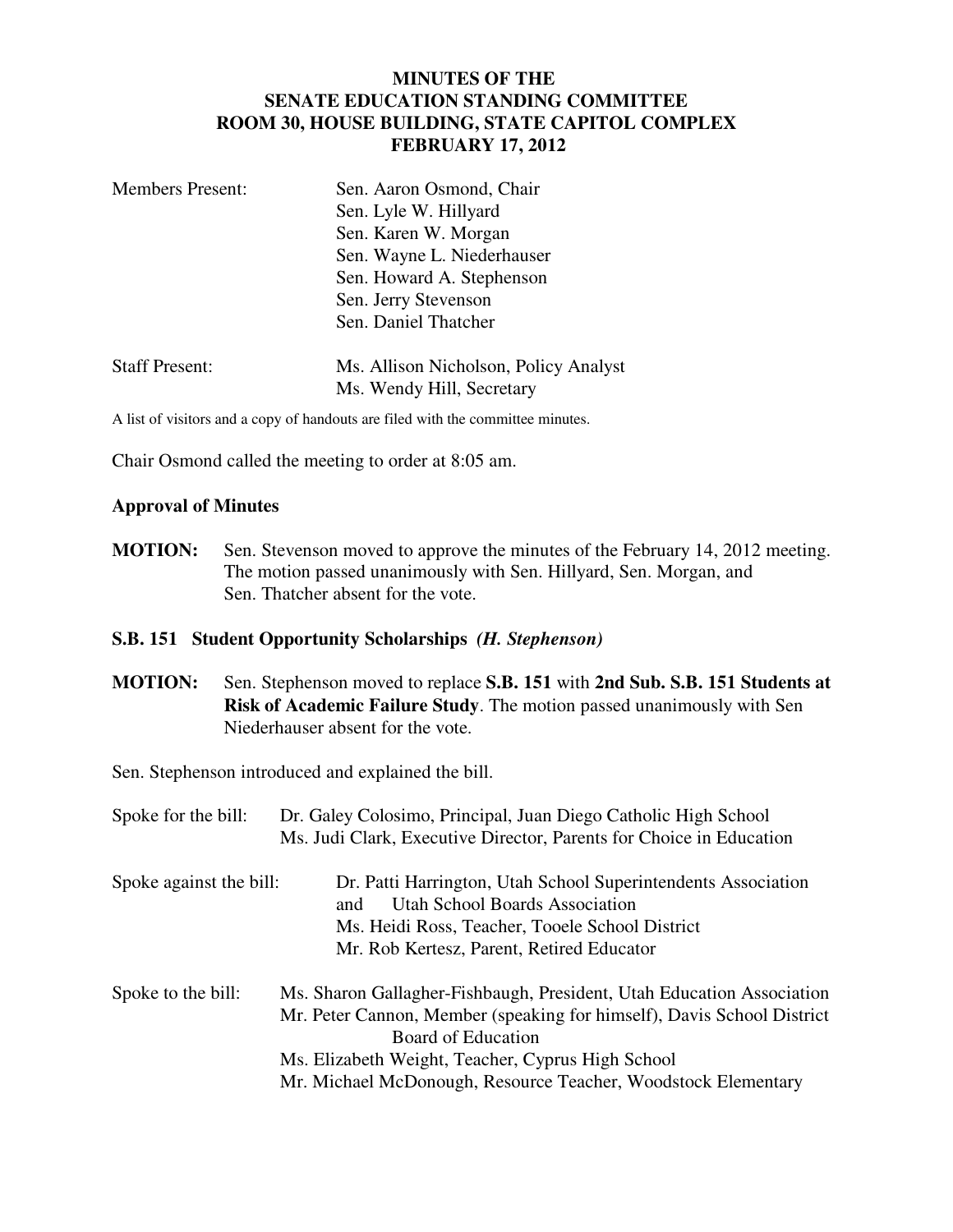Minutes of the Senate Education Standing Committee February 17, 2012 Page 2

**MOTION:** Sen. Stephenson moved to pass the bill out favorably. The motion passed unanimously with Sen. Hillyard, Sen. Morgan, Sen. Niederhauser, and Sen. Stevenson absent for the vote.

### **S.B. 54 Amendments Related to Education Funding** *(B. McAdams)*

**MOTION:** Sen. Stephenson moved to replace **S.B. 54** with **1st Sub. S.B. 54**. The motion passed unanimously with Sen. Hillyard and Sen. Stevenson absent for the vote.

Sen. McAdams introduced and explained the bill.

- Spoke for the bill: Mr. Kory Holdaway, Government Relations Director, Utah Education Association Ms. Paula Green Johnson, Board Member, United Way Ms. Deon Turley, Education Commissioner, Utah PTA Dr. Ronald Wolff, Superintendent, Box Elder School District Mr. Wesley G. Smith, Prosperity 2020
- Spoke against the bill: Mr. Peter Cannon, Member (speaking for himself), Davis School District Board of Education

**MOTION:** Sen. Morgan moved to pass the bill out favorably.

**SUBSTITUTE MOTION:** Sen. Thatcher moved to table the bill. The motion passed with Sen. Morgan and Sen. Osmond voting in opposition and Sen. Hillyard and Sen. Stevenson absent for the vote.

### **S.B. 175 School Grading Amendments** *(W. Niederhauser)*

Sen. Niederhauser introduced and explained the bill.

- Spoke for the bill: Dr. Judy Park, Associate Superintendent, State Board of Education Mr. Kory Holdaway, Government Relations Director, Utah Education Association
- **MOTION:** Sen. Niederhauser moved to pass the bill out favorably. The motion passed unanimously with Sen. Hillyard and Sen. Stevenson absent for the vote.

# **S.B. 81 Paraeducator Funding** *(K. Mayne)*

Sen. Mayne introduced and explained the bill.

**MOTION:** Sen. Stephenson moved to hold the bill. The motion passed unanimously with Sen. Hillyard, Sen. Niederhauser, and Sen. Stevenson absent for the vote.